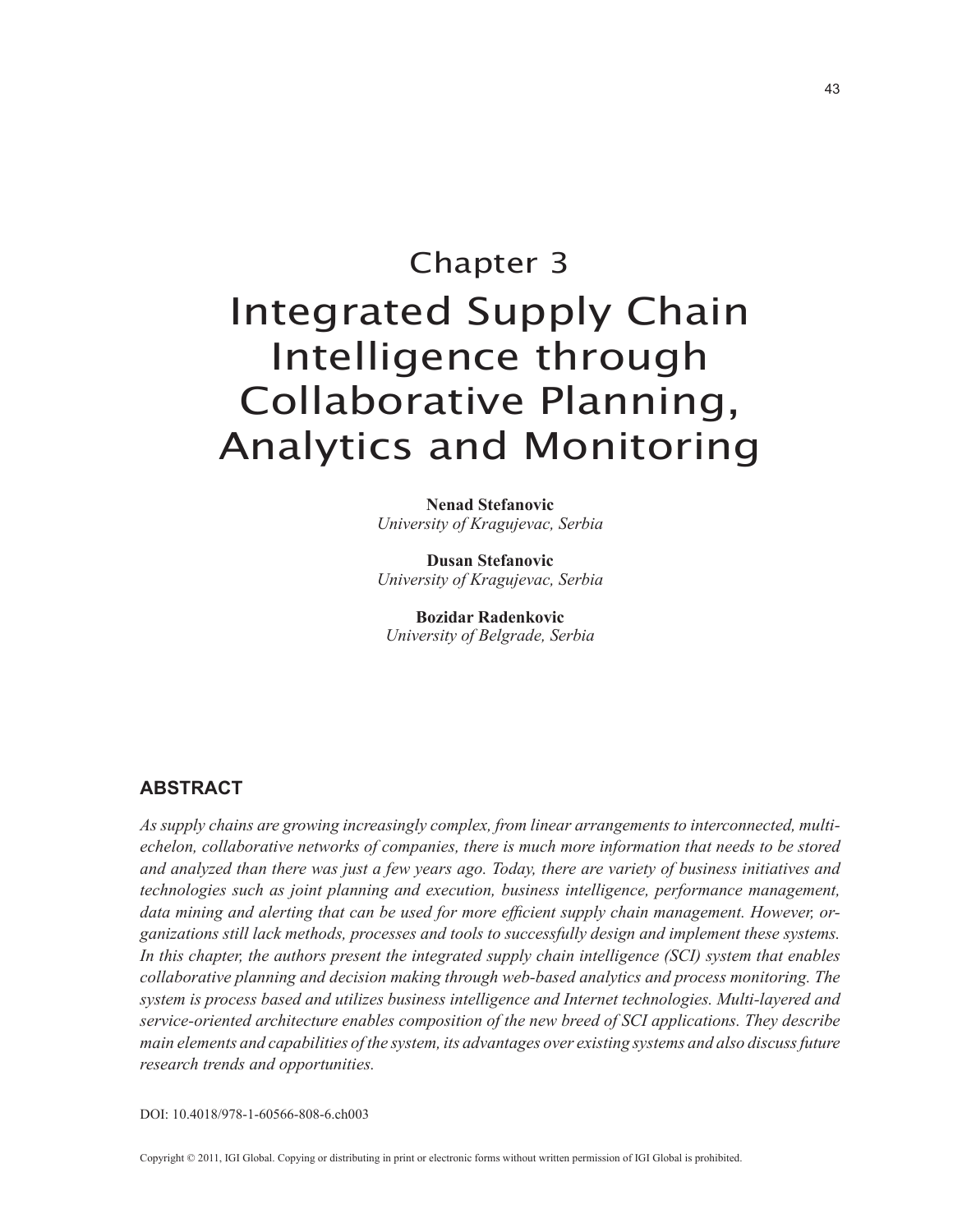## **introduction**

Today's competitive, fast-moving business environment has irrevocably changed the supply chain and the management of its functions as we know it. The traditional chain of sourcing, production, and distribution processes linked in a linear and simple fashion is no longer a reality given the complicated and global rate at which business is now conducted.

Supply chains are rapidly evolving from linear arrangements to real-time, customer facing networks. Many industry pundits have even created new nomenclature: it is no longer a "supply chain" but rather a "supply network" (Ladd, 2004).

The new approach to supply chain management means that companies must find a way to improve communication and information flow, thereby converting the traditional supply chain into an adaptive and real-time supply network. The theory is that this will allow companies to realize the holy grail of the supply chain - a holistic, responsive and flexible management of a network of supply chain resources that improve production and increase profitability (SAP, 2007).

During the transition to adaptive networks, companies must map the three key process enablers – the management of visibility, velocity, and variability – to the three key information enablers – quality, timeliness, and depth of information (SAP, 2002).

This means that supply networks need to be not only cost-effective, but also to be (Lee, 2004):

- **Agile:** Respond quickly to disruptions and unexpected changes in business environment and within the supply network. They need to be able to alter processes on demand and meet short term necessities better than other networks.
- **Aligned:** Interest of all supply network partners need to be aligned with the global supply network strategy. Global approach and collaborative planning and decision making are the keys to successful coordination.
- **Adaptable:** Supply network need to evolve over time and to adapt processes to meet other partner, key customer, and changing market needs.

The current economic crisis stresses even more the importance of coordination and information transparency in the supply network. Maybe more than ever, companies need to closely collaborate in planning and decision making, and manage business processes better than other networks in order to preserve sustainable development. With analytics, companies that share information about their supply chain management (SCM) processes up and down this supply network will be able to capture more surplus than companies that do not share the information (Hughes, 2003).

Historically, businesses have been reluctant to share such information, even with their most trusted partners. However, there is a growing recognition that by sharing analysis of business process data across the supply chain, the overall profit will grow as partners become more responsive to the market. A number of companies in vertical industries are already collaborating online with initiatives such as vendor-managed inventory and collaborative planning, forecasting and replenishment (CPFR).

In practice, there has been wide adoption of supply chain management concepts for both for business planning and execution. Research analysts report that many companies implemented different SCM systems and spent substantial sums. The investments made by companies were very large, regularly larger than projected in the original plans. Consequently, questions about the return of investment (ROI) started to arise. Details about unsuccessful SCM projects are not broadly reported in the press, simply